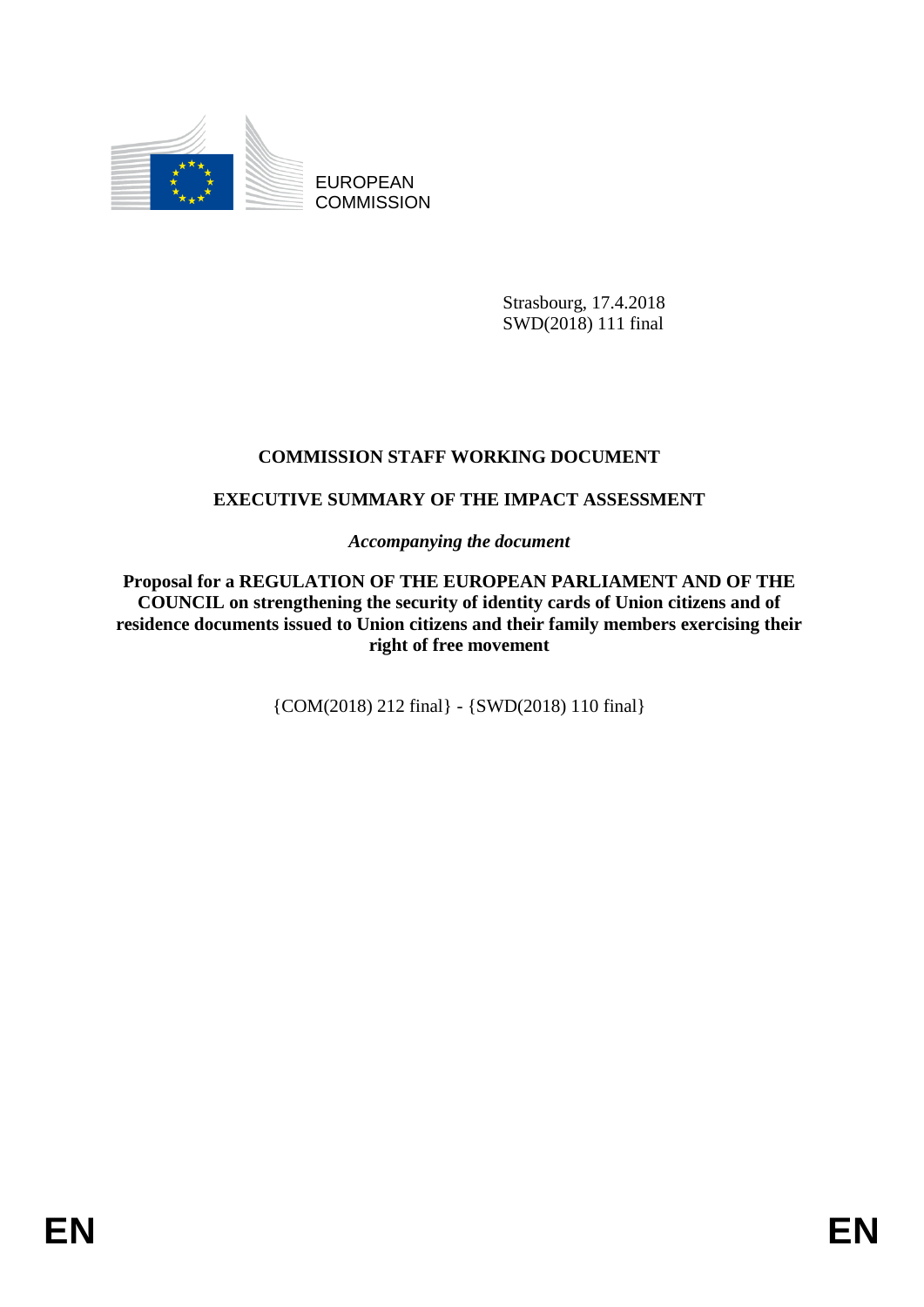# **Executive Summary Sheet**

Impact assessment on a proposal for a Regulation of the European Parliament and of the Council on strengthening the security of identity cards of Union citizens and of residence documents issued to Union citizens and their family members exercising their right of free movement

## **A. Need for action**

#### **Why? What is the problem being addressed?** Maximum 11 lines

The main problems addressed by the initiative, affecting free movement and internal security, are:

- insufficient security of national ID cards and residence documents issued to non-EU family members;
- insufficient acceptance by public and private entities of ID cards and residence documents;
- complexity in issuing, handling and administering these documents.

These problems are mainly driven by differences and inconsistency in the format, design and layout of ID cards and residence documents, and insufficient coordination of, awareness amongst and training for stakeholders involved in handling these documents. These problems make it more complicated to reliably identify the document holder and authenticate the documents and increase the risk of these being misused or wrongly rejected (e.g. at border crossings, in administrative registration, when accessing services). All this leads to considerable burden and cost for (a) EU citizens and their family members when travelling or exercising their right to free movement; (b) public authorities, such as border guards; and (c) public and private sector entities, such as social security services, banks and airlines.

#### **What is this initiative expected to achieve?** Maximum 8 lines

**The general objective** of the proposal is twofold:

- to improve security within the EU and at its borders;
- to facilitate EU citizens' right to move and reside freely in the EU.
- **The specific objectives of the proposal** are:
- to improve acceptance and authentication of ID cards and residence documents and reduce document fraud;
- to improve identification of people based upon ID documents;
- to raise awareness about these documents and the rights linked to them, including through training;
- to simplify daily life for citizens, cut red tape and lower costs for all stakeholders.

#### **What is the added value of action at EU level (subsidiarity)** Maximum 7 lines

EU action is needed to promote the free movement of persons and increase the level of security within the EU, as both issues have a cross-border dimension and cannot be dealt with by individual Member States alone. Consistent and appropriate measures are needed to address the problems identified. This will require a common EU-wide approach to bring consistency to the new rules on the format and security features of ID and residence documents and promote cross-border cooperation. If national measures are not coordinated, they could create further problems (and consequently significant costs) for European citizens, national authorities or businesses/private sector.

## **B. Solutions**

#### **What legislative and non-legislative policy options have been considered? Is there a preferred choice or not? Why?** Maximum 14 lines

The options are grouped: (a) ID cards, (b) residence documents and (c) process, to reflect the specific measures needed to address the problems of each group. They cannot be compared with each other.

**Option 0:** maintaining the *status quo*;

#### **Options ID: format and security of ID cards**

- **- ID SOFT):** non-legislative measures related to ID cards (such as awareness-raising and training)
- **- ID 1):** ID SOFT, plus setting minimum common requirements for ID format and security
- **- ID 2):** ID SOFT, plus ID 1), with a common format for ID cards, including mandatory fingerprints
- **- ID3):** ID SOFT with the possibility of issuing an EU ID card in addition to national ID cards

## **Options RES: format and security of residence documents**

- **- RES SOFT):** non-legislative measures related to residence documents
- **- RES 1):** RES SOFT plus the harmonisation of a limited amount of residence document data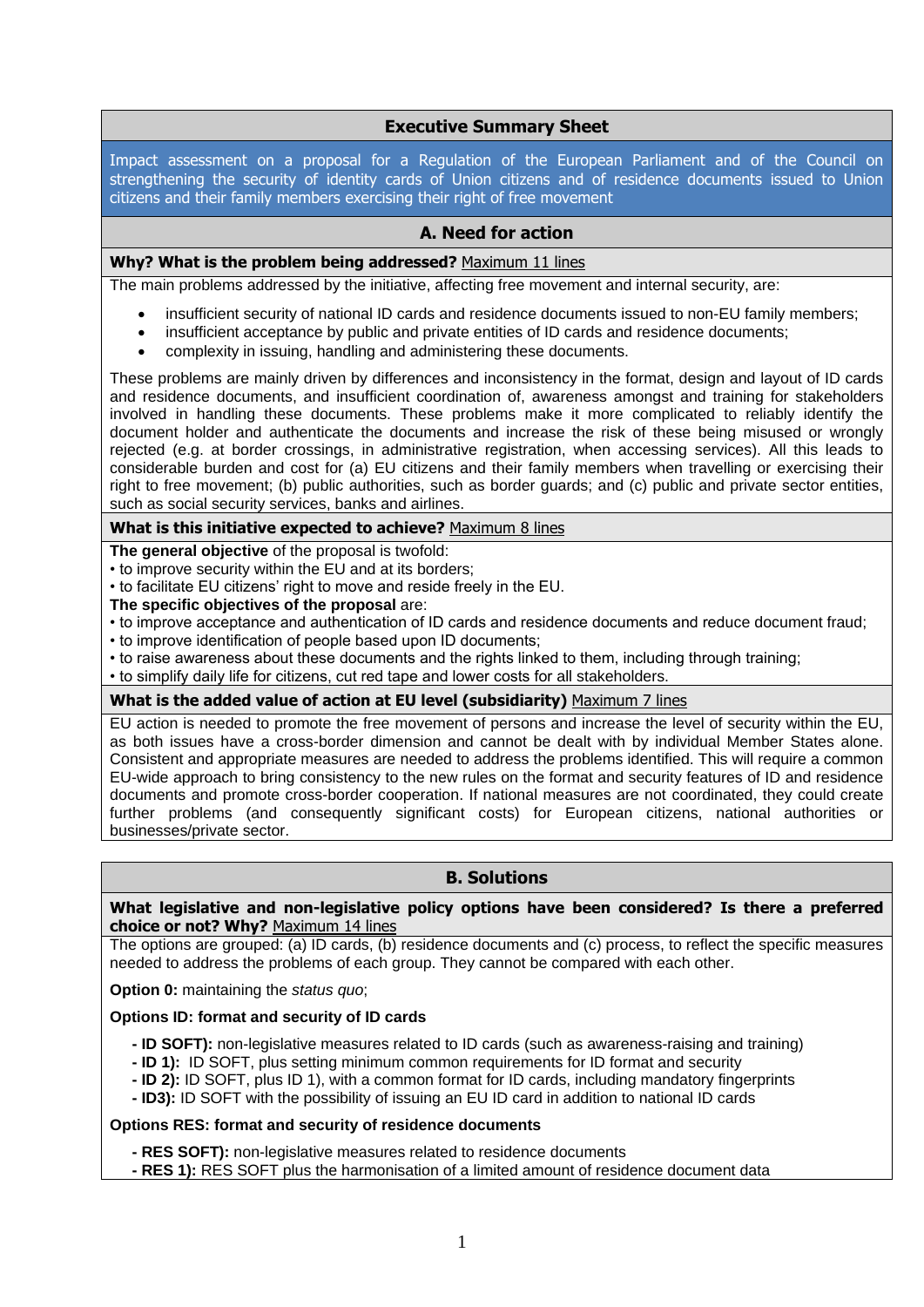**- RES 2):** RES SOFT plus RES 1) with a common format for residence documents of non-EU family members

**- RES 3):** RES SOFT plus RES 1) with a common format for all residence documents,

## **Options PROCESS: process for issuing documents and sharing information between Member States**

**- PROCESS SOFT)**: promote more and better options for requesting and receiving documents - **PROCESS 1):** PROCESS SOFT and the ability to issue ID cards through consular networks

## The **preferred options are ID 1), RES 2) and PROCESS SOFT)**.

## **Who supports which option?** Maximum 7 lines

Council Conclusions stress the importance of the security of ID cards and residence documents. Many national authorities and NGOs support soft law measures for all types of documents (all SOFT options).Some national authorities dealing with the issue of free movement (AT, CZ, HR, DK, NL, MT and PL) do not see the need for legislation, while the introduction of minimum features for ID cards (ID 1) is favoured by others (BG, CY, DE, EE, EL, FI, IE, PT, RO, SI and SK). Several national authorities (CY, DK, EE, FR, EL and LU) favour at least harmonising residence cards for non-EU family members on the basis of the uniform format for residence permits (RES 2). A majority of EU citizens consulted support the wider EU harmonisation of national ID cards (ID 2), and are in favour of overall harmonised residence documents (RES 3).

# **C. Impacts of the preferred option**

## **What are the benefits of the preferred option (if any, otherwise main ones)?** Maximum 12 lines

The preferred options will bring direct benefits in many areas, though these are not easily quantifiable. The evidence available shows that improved acceptance of documents and enhanced document security will yield direct and recurrent cost savings and a reduced administrative burden for citizens and their family members, public administrations (e.g. border guards checking documents) and public and private service operators (e.g. airlines, health, banks and insurance and social security providers).

The indirect benefits of the preferred options will include a reduction in document fraud and identity theft and a generally improved level of security (reduction of crime, fraud and terrorism) within the EU and at its borders. Free movement of persons will also be facilitated, because improved documents will permit quicker, easier and more secure use of documents.

## **What are the costs of the preferred option (if any, otherwise main ones)?** Maximum 12 lines

Soft law measures are adaptable to Member States' needs.

The (one-off) compliance cost of phasing in the upgraded documents will vary from Member State to Member State, depending on the quality of the documents currently issued. In most cases, costs will be minimised by aligning the phasing in with the natural replacement cycle of documents. For national ID cards and residence cards for non-EU family members, Member States can build on the existing infrastructure (card readers, document scanners, equipment to take and verify biometric data) and production processes for passports and residence permits. Significant additional administrative and regulatory costs are not expected.

To make quicker gains on security, the phasing out of weaker ID cards will create some cost in a number of Member States. The phasing out of non-compliant residence cards for non-EU family members will also lead to some additional (one-off) costs. These costs will be in proportion to the speed of the phasing out.

Whether compliance costs for new documents will be transferred to citizens will depend on the Member State administrations. The preferred option will have no significant cost impact on businesses.

## **How will businesses, SMEs and micro-enterprises be affected?** Maximum 8 lines

The preferred option will allow businesses, including SMEs and micro-enterprises, to have more trust in the identification documents presented by potential clients from other Member States and therefore broaden their business opportunities. This is of particular interest to smaller enterprises that do not have the financial and personal means to develop processes, expertise and staff training to handle identification documents correctly. The improvement in consistency with regard to the various types of documents will also offer some opportunities for card producers.

## **Will there be significant impacts on national budgets and administrations?** Maximum 4 lines

The financial impacts will vary from Member State to Member State, depending on the extent of the changes needed (compliance cost for phasing-in) and how quickly these improvements are implemented (compliance cost for phasing-out). Costs will be minimised as the replacements are expected to mostly be synchronised with